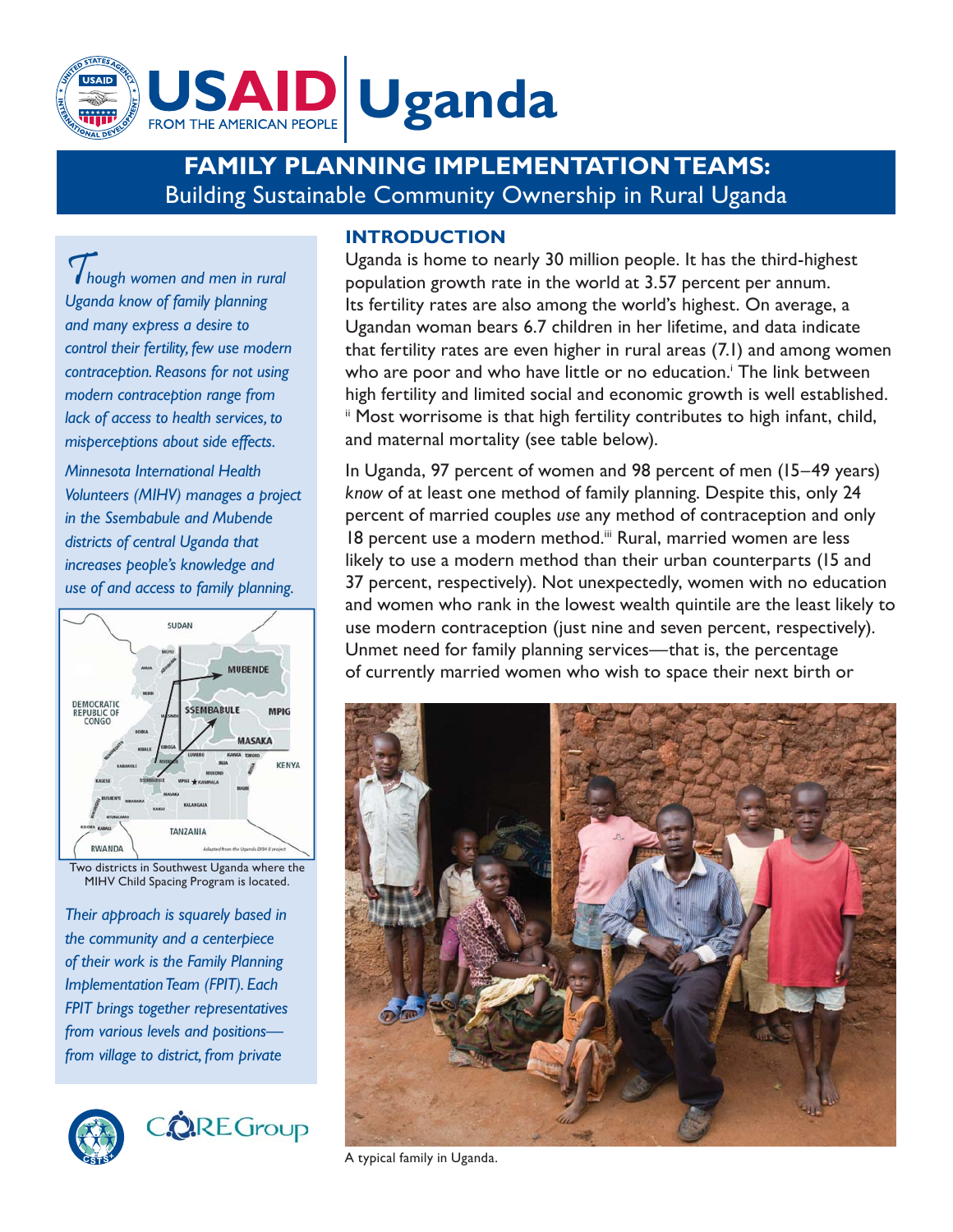*citizen to government health representative—who have a stake in helping women and men learn about and gain access to modern contraceptive methods. The FPITs meet regularly to develop plans and monitor progress. Far from being mere regulatory bodies, the teams are creative, active groups that generate new ideas and foster changes. Such changes have contributed not only to an uptake of family planning but to sustained community support for the mechanisms that ensure contraceptive acceptability and availability.*

*This case study examines the contributions that FPITs are making to the success of the MIHV project in Uganda. It also explores how the diverse teams' ideas, actions, and energies may have led to deeper and more sustainable changes than if MIHV had implemented its project solely via the formal health system.*



stop childbearing entirely but who are not using contraception—is 41 percent nationally. These findings point to the compelling need to provide women and men with the family planning options and services they need to voluntarily limit the size of their families.

Minnesota International Health Volunteers (MIHV) is improving family planning knowledge, access, and use in Ssembabule and Mubende, two rural districts of central Uganda. MIHV's *Uganda Child Spacing Program* (UCSP, 2006-2009) is funded by the U.S. Agency for International Development and supported by the Uganda Ministry of Health.

Ssembabule is home to about 208,344 people, and Mubende is a much larger district with some 706,000 residents. The religious affiliations of residents are primarily Catholic or Protestant, with some Muslims. Both districts are rural, with extremely limited infrastructure and services. Their local economies center upon agriculture and animal husbandry.

| Mortality                          | Uganda | Ssembabule | <i>Mubende</i> |
|------------------------------------|--------|------------|----------------|
| Infant (per $1,000$ live births)   | 76     | 122        | 119            |
| Child (per 1,000 live births)      | 137    |            |                |
| Maternal (per 100,000 live births) | 435    | 500        | 600            |

MIHV conducted a survey in Ssembabule in 2006. This occurred before the launch of the current project but after they had already done some family planning work in the area. The MIHV survey revealed the following:

- 99 percent of respondents knew of at least *three* methods of family planning.
- Unmet need for spacing and limiting births in Ssembabule is 56 percent (±15 percent), which is higher than the national average of 41%.

The UCSP uses a community-based strategy to increase demand for family planning services *and* to increase supply of family planning methods to women and men who choose to use them. As mentioned previously, a critical component to this strategy is the Family Planning Implementation Team (FPIT), established in both districts to facilitate and coordinate MIHV's community-based work.

The purpose of this case study is to describe how the Family Planning Implementation Teams have contributed to the successful implementation of the UCSP. The document also briefly highlights the FPIT members and how they work together, as well as the challenges of using FPITs. It closes with a handful of lessons that MIHV has learned which may be useful to other groups that are implementing communitybased family planning programs.

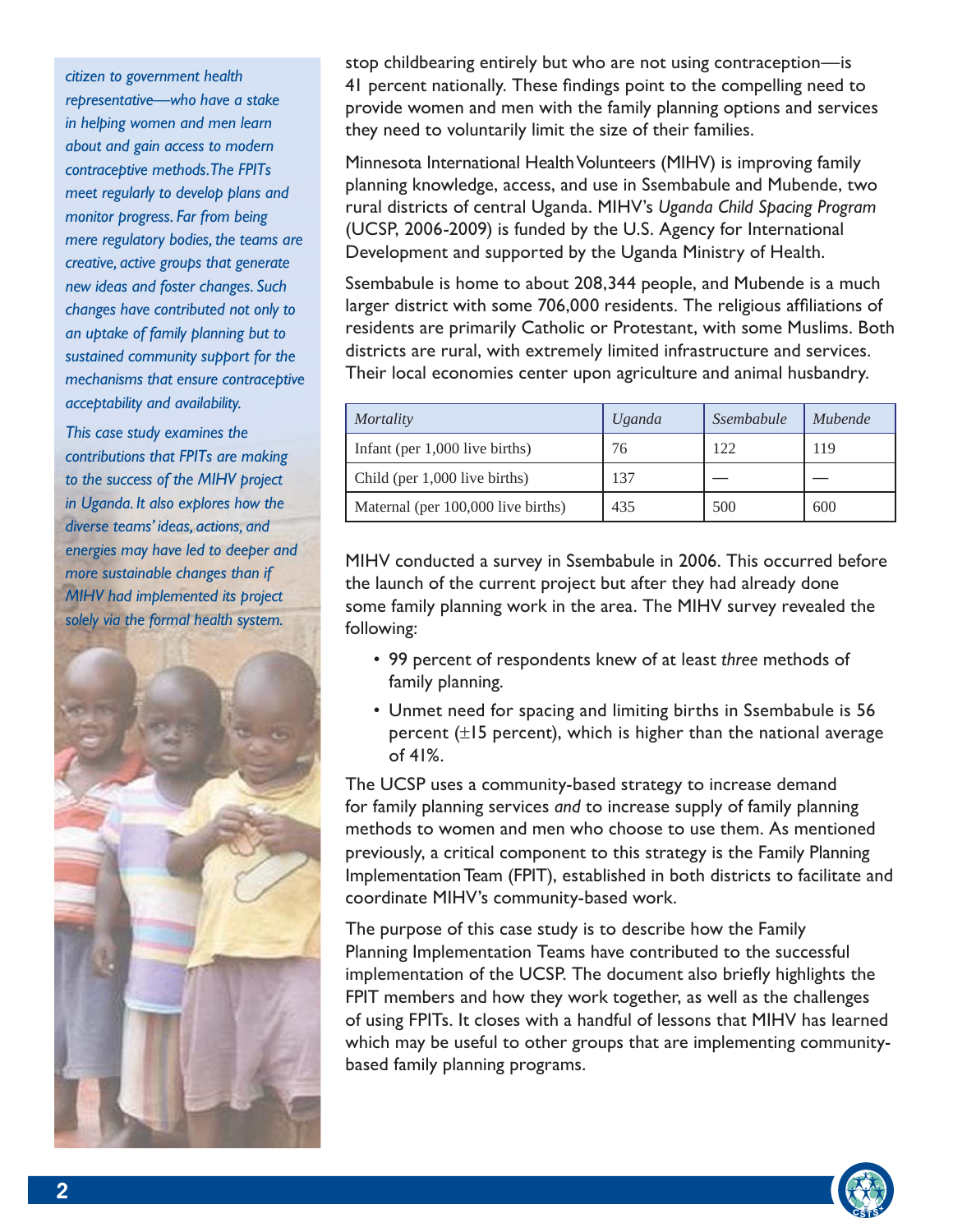# **PROJECT APPROACHES**

## *Community-Based Distribution*

The majority of health facilities in rural Uganda are not providing adequate access to family planning methods nor meeting the need for clinical services. In the Ssembabule district of 35 parishes, 22 health centers exist for 208,344 residents. Mubende's 92 parishes have only 52 centers for the district's 706,000 residents. Under such conditions, increasing service delivery points through *community-based distribution* is a vital mechanism for providing family planning information and methods to women and men of child-bearing age.

In rural Uganda as elsewhere, community-based distribution is a complement to contraceptive distribution at health centers. Family Planning Community Health Workers, or FP-CHWs as they are called by the UCSP, are one such communitybased distributor. FP-CHWs help fill a gap between people's need for family planning information and methods, and their ability to access health centers to obtain these contraceptives. They distribute certain family planning methods within communities and they increase referrals for methods that can only be provided at health facilities. Such referral services include surgical procedures, IUDs, and implants. MIHV and two other NGOs are currently

providing injectables through pilot community-based distribution programs because it is the preferred family planning method by women in Uganda and make up the largest portion of referrals.

Good working relationships between FP-CHWs and clinical staff are crucial for the success of this community-based approach to improving family planning. FPITs provide a useful forum for forging and sustaining these solid, respectful relationships.

### *Community Empowerment and Leadership*

FPITs are based on principles of multi-sector team building, community empowerment, and leadership. In conjuction with the efforts of FP-CHWs, FPITs foster community ownership of family planning promotion and services. MIHV and its UCSP partners anticipate that such ownership will contribute to sustainability when external funding ends.

Formation of FPITs was unique in each of the two districts, although some members were constant on each team. These were—

• The District Health Officer (DHO) or his/her representatives. The DHO is responsible for the operation and oversight of district health centers.

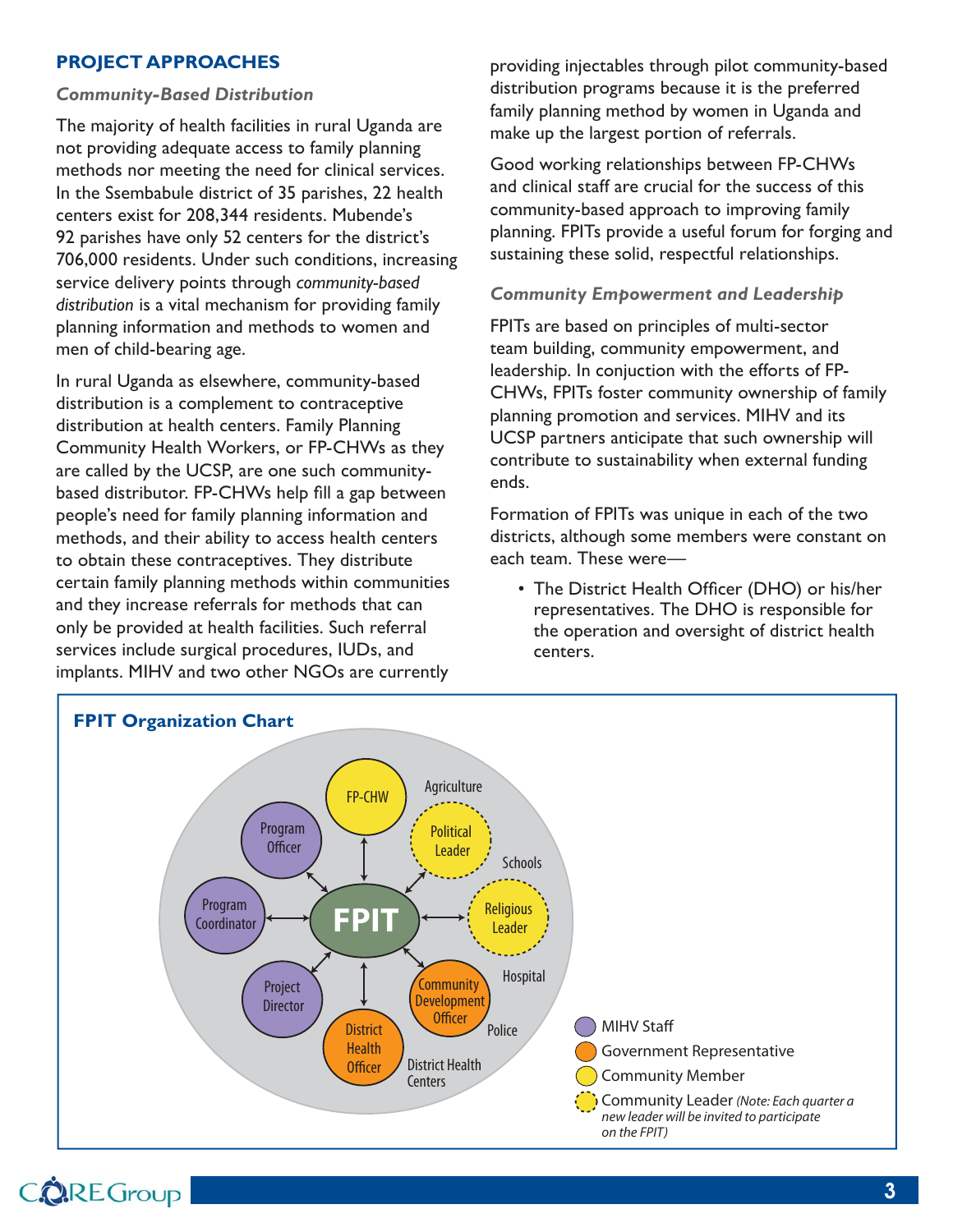

As is common in areas where modern contraception is not widely known or used, many women and men in the UCSP districts expressed concern that contraceptive use was "unnatural" and had harmful side effects. FPITs agreed that offering a natural method of family planning could help overcome this problem.

Thus FP-CHWs learned to teach couples to use MoonBeads (the Ugandan name for the string of beads that helps couples practice the Standard Days Method).

The beads were included with condoms and oral contraceptives in the FP-CHWs' distribution kits.

- The Community Development Officer (CDO), the local representative of the Ministry of Gender, Labor, and Social Development, which deals with youth and children's affairs, the elderly, the disabled, and cultural and gender issues.
- The Program Coordinator who is an enrolled nurse/midwife and a Program Officer who functions as a community health educator. These individuals are MIHV staff.
- A representative of the FP-CHWs selected by his/her peers and by MIHV staff.

Significantly, the DHO representatives of the Mubende FPIT are also key family planning staff in the district health centers. This provides a distinct advantage for sustaining project activities as the health educator and nurse-midwife also assist with monthly supervision of the FP-CHWs and conduct outreach activities with the project.

Recognizing their influence on local attitudes and behavior, others considered for FPIT membership include political and religious leaders. FPIT members have opted to invite religious and political leaders to gather consensus and engage as many groups as possible. Each quarter a new leader will be invited to participate on the FPIT.

One noteworthy aspect of FPITs is that members of different status such as an FP-CHW and a DHO—can sit at the same table and learn from one another. While the Mubende FPIT has been considering a larger membership, there is consensus across both teams that the size should not exceed 10 people lest members feel constrained in expressing their views.

# **KEY FPIT CONTRIBUTIONS**

FPITs have provided important contributions to the UCSP, from program planning through implementation. Their knowledge of community norms and beliefs has shaped project approaches, and has increased community acceptance and ownership of family planning activities. The following are a few examples that illustrate FPIT contributions:

- Defining the profile and role of the FP-CHW. FPITs identified villagers to be trained as FP-CHWs and suggested that two FP-CHWs one man and one woman—be trained from each parish. This was an increase from original plans but has proven effective in ensuring that contraceptive information and methods reach men and women. FPITs also reviewed and approved the 5-day curriculum used to train FP-CHWs.
- *Recommending that traditional birth attendants (TBAs) and traditional healers not be trained as FP-CHWs.* FPITs noted that some TBAs who receive even a little training begin to use their newly acquired skills in other key health interventions such as complicated pregnancies. This has led a few TBAs to not refer complicated pregnancies to the health center. This can actually increase infant

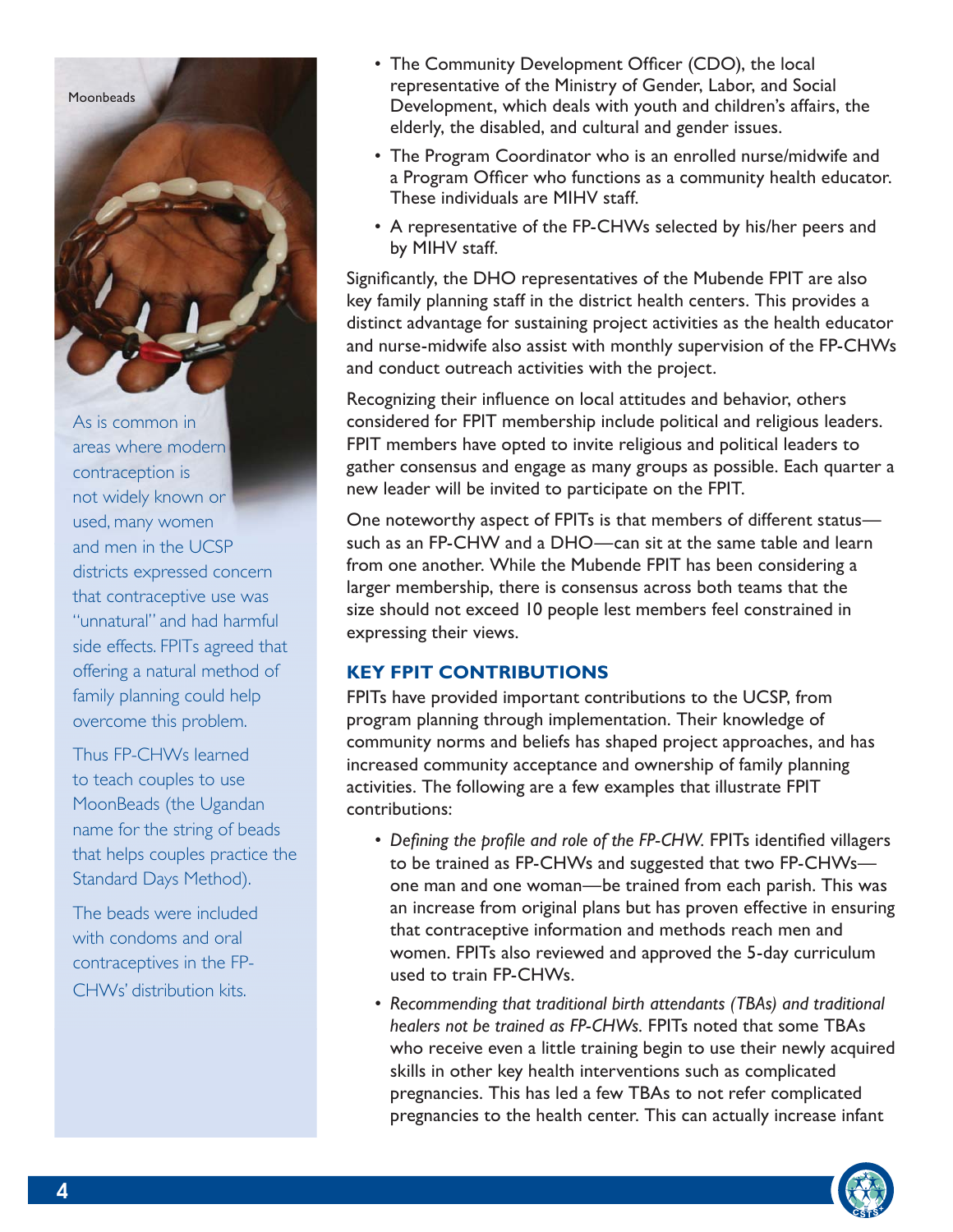

Family Planning Community Health Workers show the variety of family planning methods distributed locally.

and maternal mortality. The present concern was that TBAs may demonstrate similar overconfidence with contraceptives. It is also expected that Ministry of Health policy will recommend that TBAs be phased out over the coming decade. However, because TBAs are in contact with postpartum women, they are being trained for a more limited role as advocates of family planning. FPIT members also felt that training traditional healers as FP-CHWs might diminish the UCSP's credibility in the eyes of some community members.

- *Proposing that family planning and child health outreach be integrated.* FPITs suggested that family planning outreach be merged with the other health activities brought to communities or lower-level health facilities. For example, health center staff might travel to a health post of a village to provide child health services, such as immunizations, not normally offered outside the center. Thanks to FPIT input, now such outreach also includes family planning education and interventions. Women and men may be more likely to attend such an event if it focuses on their children's health, and now they also gain family planning information and services.
- *Suggesting Family Planning Days to improve UCSP's outreach to youth and men.* These large community events include drumming to convene community members. They also include dramas, quizzes, and contests as a means of delivering family planning information; sports matches to attract youth; speeches by politicians; and outreach to religious leaders to attend and invite their church members. FP-CHWs and district health center staff offer family planning counseling and distribute contraceptives. In 2007, UCSP reached more than 500 people at each Family Planning Day.
- *Determining the acceptable limits of FP-CHWs' work.* Initially, FPIT members debated which contraceptive methods FP-CHWs should be allowed to distribute. Should they, for example, prescribe oral

**MIHV will evaluate the UCSP and measure its outcomes in mid-2009. FPITs' active involvement has contributed to the following outputs to date—**

- **Training:** *UCSP has trained 265 FP-CHWs, 108 private providers, 45 health facility staff, and 46 TBAs.*
- **Increasing Knowledge:** *More than 146,000 community members have been reached with education activities, including 19,341 who have received individual family planning counseling.*
- **Increasing Family Planning Use:** *Project data show 17,477 new users of family planning methods and 851 additional couple years of protection through community-based distribution of condoms, MoonBeads, and oral contraceptives.*



Family Planning Implementation Team support MIHV's community family planning education.

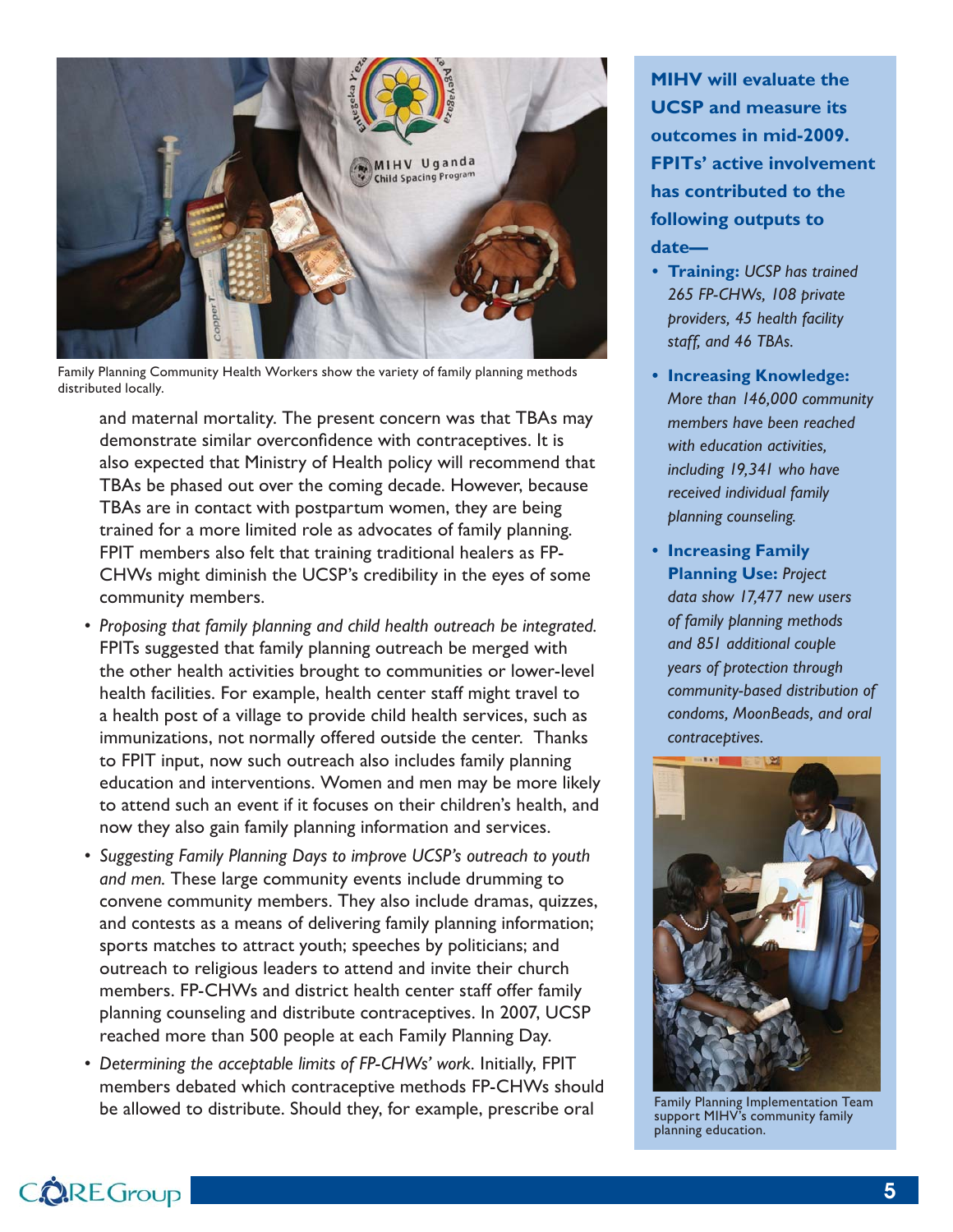

Family Planning Community Health Workers.

contraceptives or only resupply clients who had been screened at a health facility? Similarly, was it safe for FP-CHWs to administer injectables? The DHO ultimately decided which methods the FP-CHWs could handle in his/ her district, based on government policy, but FPITs provided recommendations on practical implementation.

- *Uncovering violations of the free contraceptives*  distribution policy. FP-CHWs notified FPITs that some health centers were charging clients for family planning methods that are in fact free per government policy. The DHO investigated these complaints on behalf of FPITs and thus ensured that all health staff will remain in compliance with government policy.
- *Reversing negative attitudes and beliefs about family planning.* The varied members of FPITs, such as influential political and traditional leaders, FP-CHW, and various government representatives, have proved ideally situated to counter ignorance and misperceptions about contraceptives at all levels.
- *Combining efforts to increase demand for and supply of contraceptives.* Some family planning programs have encountered difficulty when supply of and demand for contraceptives are treated as disconnected activities or concerns. FPITs brought together individuals whose major responsibilities were represented at all points along the supply-demand continuum. By integrating supply *and* demand, they were

able to provide opportunities for collaboration on such events as Family Planning Days where activities to increase demand were reliant upon a ready supply of methods. Similarly, ensuring supplies at recent family planning film shows enabled distribution of 22,488 condoms.

## **CHALLENGES**

The FPITs have made many positive contributions to the UCSP, but using this multi-sectoral team approach has also posed some challenges. Foremost among them was ensuring that the project budget was sufficiently flexible to incorporate the new ideas that FPITs generated. If a communitybased leadership approach is to succeed, financial constraints cannot be allowed to derail the community's best ideas and recommendations. As the UCSP project director noted, "You need to be careful what you ask for. When the community comes up with an idea, you want to follow through with it, but there may not be enough money."

The most dramatic instance in the UCSP occurred when the FPITs recommended that two FP-CHWs be trained in each parish, more than in UCSP's original plan and budget. Because both FPITs so strongly favored this idea, MIHV made budget reallocations to implement it.

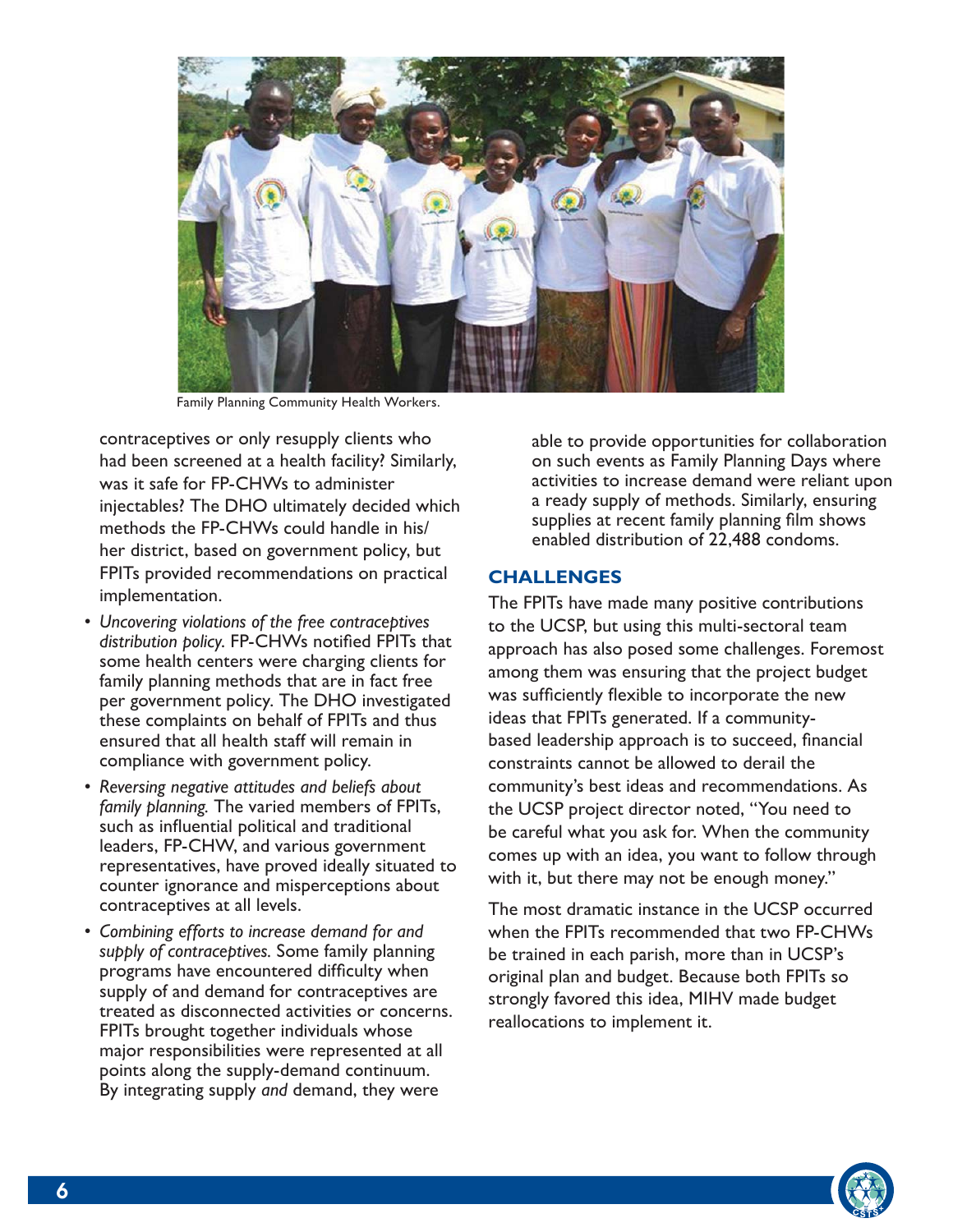#### **LESSONS LEARNED**

- *Multi-sectoral teams boost creativity, idea generation, community ownership, and advocacy power*. In combination, FPIT members representing different sectors of the community and district offer greater problem-solving abilities than they could individually. As one FPIT member said, "It's the ideas. More heads are better than one." Team members feel a sense of solidarity and community ownership. They expect that the positive experience of working together will be sustained over time to enhance family planning and perhaps address other health challenges in their district. The FPITs have also discovered that they are more likely to succeed when they advocate as a group to the district health office for more resources or adherence to a policy than if one member advocates alone.
- *A system for following up on recommendations should be established within the team.* An FPIT's good ideas are only valuable if someone is responsible for ensuring that they are implemented. For example, when some members argued for inviting a politician and a religious leader to join the Mubende FPIT, no one took responsibility to follow through. The invitations were delayed for months.
- *FPIT membership must be balanced between stable, long-term members and emerging community leaders.* Membership in Ssembabule's FPIT has remained the same for a long time. While this contributes to stability it can also lead to complacency and a lack of new ideas. In contrast, Mubende is still deliberating on its FPIT's final membership roster. Therefore, the group is working to create a more coherent sense of its direction. One way to balance long-term and new members, as suggested by an FPIT member, is to base membership on one's position in the community rather than on personality. This would ensure some stability and some turnover as new individuals assume new roles in community sectors.
- *FPITs contribute to the formative evaluation at each step of the project.* The project director's meeting notes and quarterly reports contain a record of the FPITs' continuous learning: their successes and challenges, and how they have adjusted project activities and strategies accordingly. This record offers an initially unforeseen yet valuable contribution to the formative evaluation of implementation steps within the UCSP. For example, Family Planning Days were implemented after the Ssembabule CDO recommended that the UCSP reach more youth and men. Their success led MIHV to rework its project budget to allow for more Family Planning Days in more villages throughout the districts.